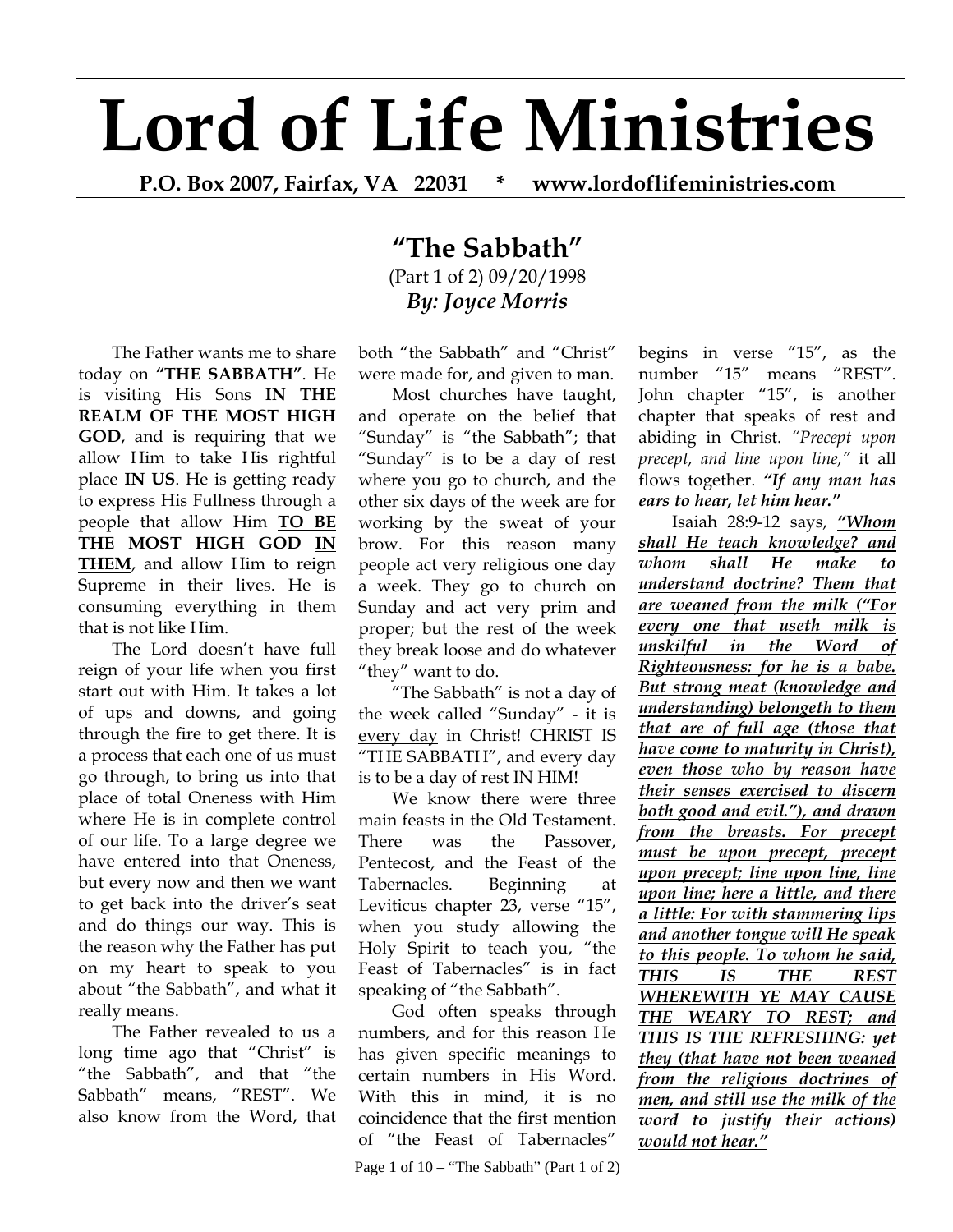In Leviticus 23, God told Moses that for seven days the people were to do no manner of work (they had to cease from their own labors) and worship (focus totally on) Him. "Seven" means, "Spiritual Perfection". In other words, He was telling them that in order for them to be made perfect in Christ, they first had to cease from their own labors. They had to stop yielding to their soul/self-will, doing their own thing in their own strength, and enter into His Rest. No one was allowed to do any kind of work in the flesh.

In verse 32 it said, *"It shall be unto you a SABBATH of REST, and ye shall AFFLICT your SOULS…".* That word *"afflict"* means: to **abase self, chasten self, deal hardly with, humble (self), submit self.** In other words, they were to yield their will totally to the Father, and through the blood of the Lamb they were to enter into HIS REST and abide in Him. Everyone had to come and partake of this Feast, and for seven days they were to do nothing but worship and commune with the Father. It was considered the most joyous of all the Feasts.

This Feast is very important, because it is the only feast that every nation will have to come and partake of. Zechariah 14:16 says, *"And it shall come to pass, that EVERY ONE that is left of ALL THE NATIONS which came against Jerusalem shall even go up from year to year to worship the King, the LORD of hosts, and to keep the Feast of Tabernacles."*

This Feast is a representation of God reconciling all mankind back into that Oneness of the

Father. It involves every man, woman, child, and nation. It is a place where ALL must cease from their own labors and enter into His Rest. It is a place where all will come giving thanks in everything, *"for this is the will* (according to the plan) *of God in Christ Jesus*.*"* They will continually be in an attitude of worship and praise. For each one of us it is to become a life style of worship and praise where there is no more murmuring or complaining. Even when it seems that everything is going wrong, and nothing is going our way nothing but praise, worship, and thanksgiving will be upon our lips. We are to continually remain in an attitude of praise and worship.

1Thessalonians 5:16-18 says, *"REJOICE EVERMORE. PRAY WITHOUT CEASING. IN EVERY THING* (no matter what is going on in your life) *GIVE THANKS*  (not just when you feel like it and things are going smoothly for you)*: FOR THIS IS THE WILL OF GOD IN CHRIST JESUS concerning YOU." "BY* (through) *HIM therefore let us OFFER THE SACRIFICE OF PRAISE TO GOD CONTINUALLY, that is, the fruit of our lips GIVING THANKS TO HIS NAME*  (Hebrews 13:15).*" "And above ALL THESE THINGS put on Charity* (LOVE)*, WHICH IS THE BOND OF PERFECTNESS. And LET THE PEACE* (REST) *OF GOD RULE IN YOUR HEARTS, to the which also ye are called in one body; and BE YE THANKFUL. LET THE WORD OF CHRIST DWELL IN YOU RICHLY IN ALL WISDOM* (in the mind of Christ)*; teaching and admonishing one another in psalms and hymns and spiritual* 

*songs, singing with grace in your hearts TO THE LORD. And WHATSOEVER* (IN EVERYTHING) *YE DO IN WORD OR DEED, DO ALL IN THE NAME* (NATURE) *OF THE LORD JESUS, GIVING THANKS TO GOD AND THE FATHER BY*  (THROUGH) *HIM.* (Colossians 3:14-17)*"*

**As you learn to walk out the Feast of Tabernacles daily in Christ - you will never go out of THE SPIRIT OF GOD/HIS REST. You will not only remain in His Rest, but YOU WILL also BECOME THE SABBATH FOR MAN. This is what God is doing in you and me. He is changing us from within through the renewing of our minds, SO THAT WE WILL BE THE SABBATH/HIS REST in the earth for all mankind to behold and partake of IN HIM. This is what the manifestation of the Sons of God is all about.**

God said that the Feast of Tabernacles would be a Feast that all generations down through time would have to keep. However, this Feast has not been kept by man, or His Sons so far. It has been kept at times under the law; but it has not been kept in accordance with what God has shown us in His word.

It was such an important Feast, and even though it was in God's Heart for Israel to enter into His Rest (the Promised Land/the Kingdom of God) in three days, Israel never entered into it because of their unbelief. All they did in the wilderness was murmur and complain. They refused to believe God and take Him at His Word, that He would do all that He had promised them. Because of their unbelief, they died in the wilderness.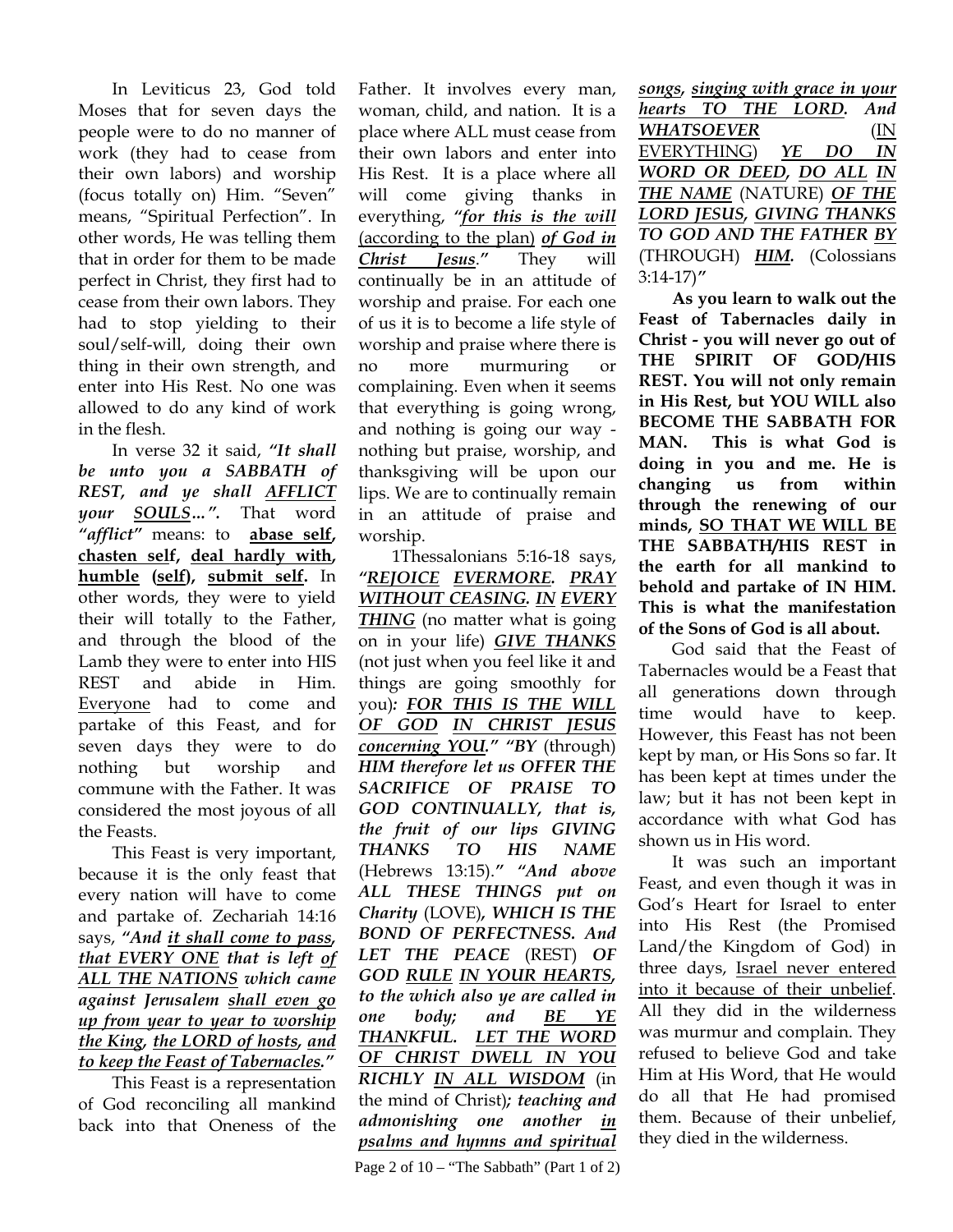Romans 8:5-6 says, *"For they that are after the flesh do mind the things of the flesh; but they that are after the Spirit the things of the Spirit. For to be carnally minded is death; but to be Spiritually minded IS LIFE AND PEACE* (REST)*." "…flesh and blood cannot inherit the Kingdom of God* (*"Righteousness, Peace*  (REST)*, and Joy in the Holy Spirit"*)*; neither doth corruption inherit incorruption*  (1Corinthians 15:50).*" "Let us labour therefore to ENTER INTO THAT REST, lest any man fall after the same example of unbelief* (Hebrews 4:11).*"*

Any time you choose to not believe the Father when He says something, your heart hardens towards Him. When you do this you go right into hell in your mind. Then in the midst of the Fire (which is really God Himself), He comes to you with His Love and Mercy, bringing correction to soften your heart and restore you back to the place in Him where you can once again experience His Rest/the Sabbath.

One dictionary's definition of **"REST"** says it is: **the refreshing** quiet or repose of sleep; **relief or freedom from troubles or exertion**; **to be at ease**; **to be quiet or still**; **to rely or depend**. The Webster's dictionary also says that **"REST"** means: **cessation of motion or action of any kind, as rest from labor; rest from mental exertion**… **the mind is at rest, when it ceases to be disturbed or agitated;** *the sea is never at rest*. Hence, **a state free from motion or disturbance; a state of reconciliation to God. Peace; Death. A place of quiet; permanent habitation. To cease from labor, work or** 

**performance. To be quiet or still; to be undisturbed. To cease from war; to be at peace. To be quiet or tranquil, as the mind; not to be agitated by fear, anxiety or other passion. To lean; to trust; to rely; as, to rest on a** man's **promise. To continue fixed. To terminate; to come to an end. To abide; to remain with. To be calm or composed in mind; to enjoy peace of conscience. To remain.**

When we are "resting" in God we have Peace in our mind. We have freedom from worry, because we are trusting and relying on Him. Even though there are storms raging around us, our heart is not troubled. No matter what is going on around us, as we learn to abide in His Rest, and walk by Faith and not by sight, we will always experience His calm and refreshing within.

When we started out with the Lord, every now and then we would hear Him say, *"Let not your heart be troubled."* And yet, almost every time we would go before Him to commune with Him, we would start out by telling Him all our problems and our list of what we wanted Him to do. How many Christians, and even His own Sons still do this? God already knows what we are going through, and He is trying to get us to take our eyes off of our problems, go within where He is, and focus on Him! He wants us to enter into that Rest in Him and never go out again. He wants us to walk by Faith and not by sight, to believe what He has told us, and REST/TRUST IN HIM! This is why it says that, *"IN EVERY THING GIVE THANKS."*

## **OUR FOCUS IS TO BE ON HIM!**

Jesus sat down with His disciples and said that, *"When ye pray, say, Our Father which art in heaven, Hallowed be thy name."* In other words, when you come before the Father to commune with Him, recognize Him FIRST! Enter in with PRAISE and THANKGSGIVING in your hearts, not with your list of problems and needs. FOCUS ON HIM! He already knows better than you do as to what you have need of. *"Wherefore, if God so clothe the grass of the field, which today is, and to morrow is cast into the oven, SHALL He not much more clothe you, O ye of little faith? Therefore take no thought* (Do not enter into Fear, Doubt, and Unbelief. Do not become one with any thought that would cause you not to believe that God will do all that He has told you. Do not murmur and complain as Israel did)*, saying, What shall we eat? or, What shall we drink? or, Wherewithal shall we be clothed? (For after all these things do the Gentiles seek:) for YOUR HEAVENLY FATHER KNOWETH THAT YE HAVE NEED OF THESE THINGS. But SEEK YE FIRST THE KINGDOM OF GOD, AND HIS RIGHTEOUSNESS; and ALL THESE THINGS shall be added unto you. TAKE therefore NO THOUGHT for the morrow* (DON'T WORRY)*: for the morrow shall take thought for the things of itself. Sufficient unto the day is the evil thereof."*

Jesus was saying that we are to come before the Father with worship and praise recognizing Him. However, far to often we worship our thoughts, and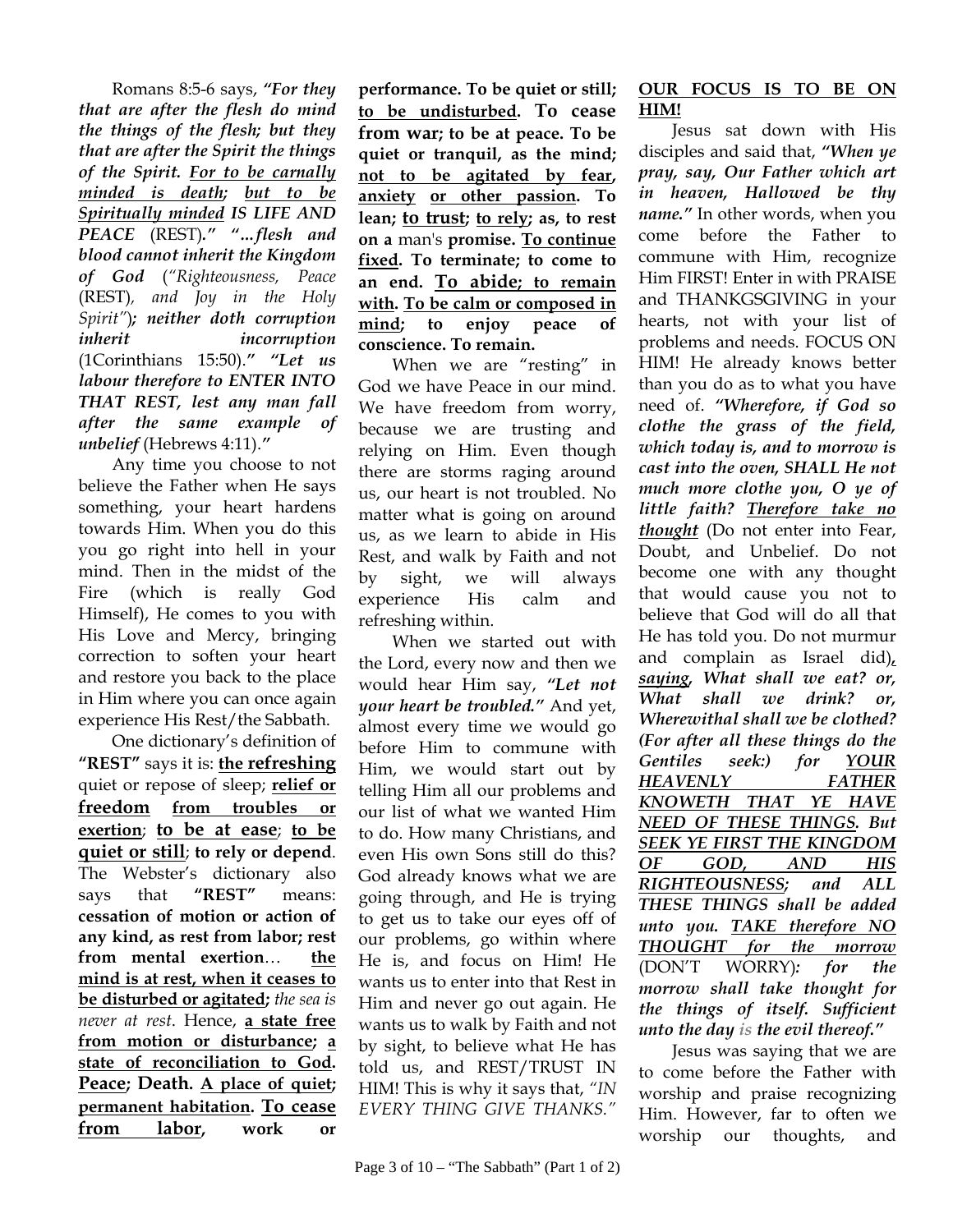problems more than we God. When we do this, our mind becomes clouded and distracted. It keeps our focus off of God and from seeing Him as He is.

As you mature in Him, you learn that when your heart is troubled about something, you need to start worshiping the Lord. When you do this, a refreshing takes place within you. The refreshing comes from the Father within, and it causes those thoughts to be scattered. Your mind becomes still again as you are refreshed by His Presence.

The ONLY WAY for our soul to settle down and come out of a state of unrest, IS FOR US TO GO WITHIN AND WORSHIP THE LORD. This will bring you back into His Rest where you can be refreshed. Maybe your problem didn't go away. Maybe nothing changed in your circumstances, but what changed was your outlook and attitude toward the problem.

We are learning to put the Feast of Tabernacles into practice in our life every day. Since God first tabernacled Himself WITHIN YOU, you have been learning to let the Feast of Tabernacles become part of your life. It must become a lifestyle of Worship and Praise, a Love affair with the Lord God Almighty and the Lamb. This is how you enter into and BECOME the Sabbath/His Rest. It is a change of Nature where you are so caught up in Him, that all you and creation will ever see again, is the Fullness of the Father coming forth and being manifest through you. It is all about coming into a place in Him where you cease from your labors, He totally swallows up your

soul/self-will, and all that remains is the Nature and Glory of God. This is what abiding and being hid in Him truly means.

The purpose in God having Israel to come and celebrate this Feast for seven days, was to set them free and perfect their souls. They were not to think about family, money problems, jobs or anything in their every day life. When thoughts of worry, etc., begin to take over your mind, it is because you are bowing down and worshiping those thoughts in your mind. You are in fact presenting yourself a living sacrifice to them, rather than to God which is your reasonable service.

When we do this, it is because we have left the Feast of Tabernacles in our mind, and have lost sight of God. Our soul walks out of the Rest of God and into doubt and unbelief. We are tossed to and fro in a sea of thoughts and emotions that cause nothing but anxiety and unhappiness. We loose our Peace and Joy. Our soul wanders about seeking to find Rest, but can find none until it returns to the Feast of Tabernacles in the Presence of the Father, and begins to worship Him again. Your soul is literally in hell during these times, but the Father also uses these hells to bring correction and cause you to go deeper in Him!

In Psalms 16:10-11 it says, *"For thou wilt not leave my soul in hell; neither wilt thou suffer thine Holy One to see corruption. THOU WILT SHEW ME THE PATH OF LIFE: IN THY PRESENCE IS FULNESS OF JOY; AT THY RIGHT HAND THERE ARE PLEASURES FOR EVERMORE."* When we learn to

Page 4 of  $10 -$  "The Sabbath" (Part 1 of 2)

walk in His Presence/Life and continue to worship Him, we experience the fulfillment of His Joy in us.

In John 15 Jesus is talking about the importance of abiding in Him, and in verse 11 He says, *"These things have I spoken unto you, that MY* (HIS) *JOY MIGHT REMAIN IN YOU, and THAT YOUR JOY MIGHT BE FULL."* He is talking about coming into that place of ONENESS IN HIM where we enter in and go out no more. This has been in the plan of the Father from the foundation of the world. This was the JOY (HIS JOY) that was set before Him when He endured the cross. He saw the FULLNESS OF THE FATHER'S JOY IN US, as well as you and I abiding/tabernacling/ dwelling in the FULLNESS OF HIS PRESENCE/LOVE/REST/ JOY for evermore. **He saw you BECOME HIS JOY, HIS REST, HIS CHRIST, HIS SABBATH AS YOU BECAME ONE WITH HIM! HE saw you BECOME ALL THAT HE IS MANIFESTING NOTHING BUT THE FATHER TO CREATION! HE SAW YOU AS TOTALLY HIS! HE SAW A PEOPLE THAT WERE FAITHFUL AND TRUE, THAT HAD ALLOWED HIM TO CUNSUME EVERYTHING IN** 

**THEM THAT WAS NOT LIKE HIM. A PEOPLE THAT WOULD ALLOW HIM TO NOT ONLY EXPRESS HIS FULLNESS THROUGH THEM, BUT TO BE THE MOST HIGH GOD IN THEM!** 

As you abide in Him and celebrate the Feast of Tabernacles (which is the Sabbath) every day in your life, the Fullness of HIS JOY will fill your life.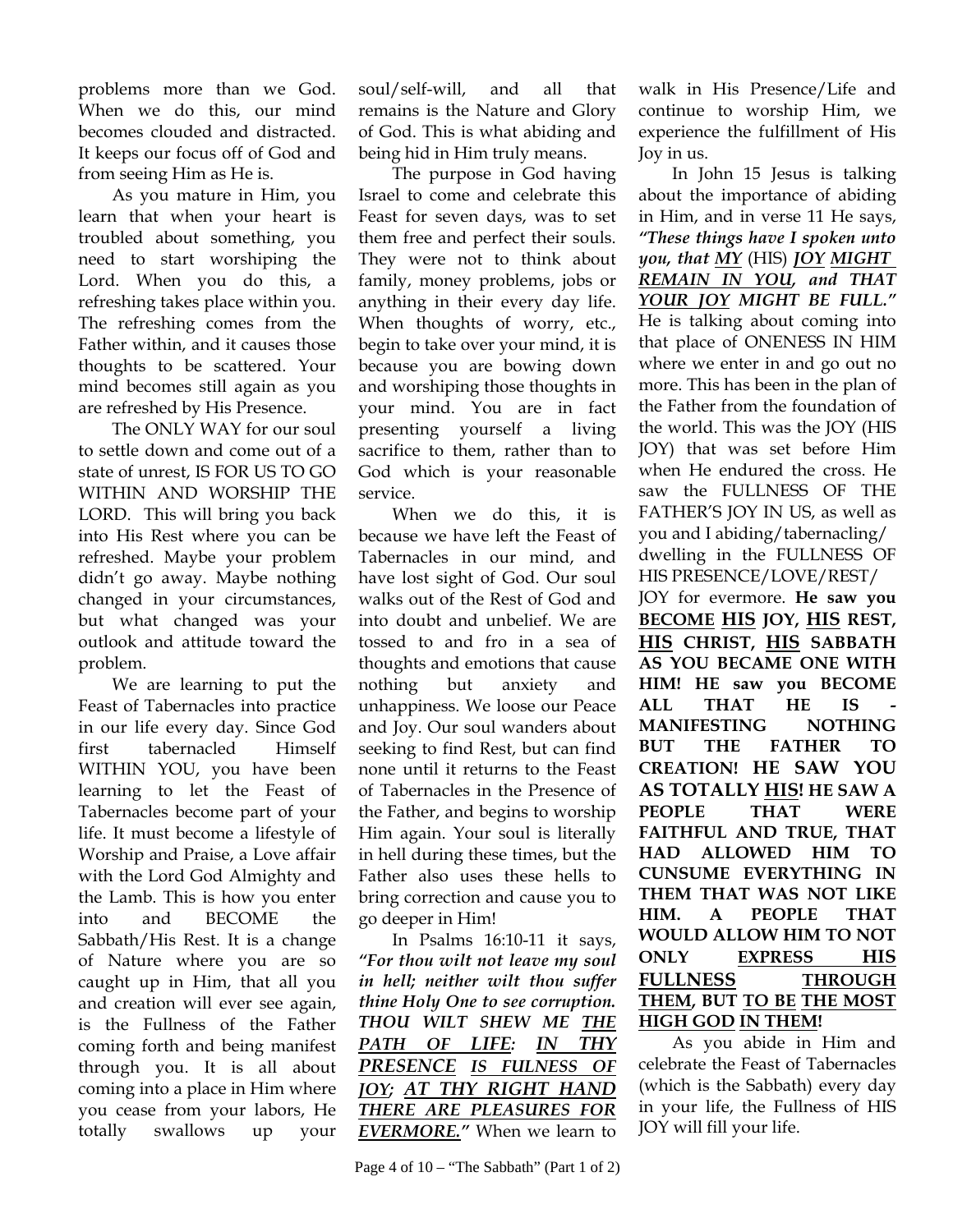That means that you will be at ease in your mind. Webster's definition said that "REST" also means to "DEATH". In the past, after someone has died (in the natural), people have said that, "they have laid them to rest". We do not have to wait until we are physically dead, but we can be laid to rest in Christ now by being dead to self (our self-will). When we allow our self-will to take over, we come out of the rest of God, and by doing so we have polluted the Sabbath.

What does that mean: "to pollute the Sabbath"? Going back to Webster's for a moment – it said that to rest means, "to be quiet and still". I have learned that whenever my mind becomes cluttered with many thoughts, I need to get quiet or still my mind, and go within - into the Presence of the Father. Thoughts can ruffle your feathers, but we are called to take on an attitude of Worship and Praise. We are to enjoy this Feast with our Father every day. Every morning when you wake up you are to walk in the attitude and understanding that, *"This is the Day that the Lord hath made; I will rejoice and be glad in it."* This Day is His Day – it is the Sabbath!

It is a day whereby God wants to be FIRST in your life. He wants to be supreme in every area of your life, and for you to recognize Him IN EVERYTHING! From the second you wake up in the morning to the time you go to bed, and everything in between, you are to Celebrate HIM!

The soul might say, "No, I don't feel like praising God right now. I'm going through too much. There is no way that I am

going to say that this is the day that the Lord has made, I will rejoice and be glad in it. No one understands what I am going through. Boo-Hoo-Hoo! Poor me!" A long time ago I used to have pity parties like that. It took a long time for the Lord to get me out of self-pity parties. When you get right down to it, it's not really much of a party, because I found that no one wanted to be around me when I got like that. No one wants to hang out with you when you feel depressed and sorry for yourself. It was really a lonely party. You need to remember that the self-will is the carnal mind, and it says that, *"it is an enmity against God"*. It refuses to obey the Word of God; and when you yield to those thoughts, your soul takes you right into hell where you are miserable every time.

The good news is you don't have to stay depressed and in hell in your mind. God has given you the keys to get out of hell, and you don't have to dwell there. You have a choice! You can choose to believe God and enter into His Presence with the attitude of I will, *"Enter into His gates with THANKSGIVING, and into His courts with PRAISE: BE THANKFUL unto Him, and bless His Name. For the LORD is Good; His Mercy is everlasting; and His Truth endureth to ALL generations"*, and find REST for your soul – or you can choose to walk in doubt and unbelief and remain in hell.

Even though Israel experienced a type and shadow of what you and I have experienced in and through Christ - they never entered into His Rest because of the unbelief that ruled in their hearts.

Everything they experienced in the wilderness and tabernacle was to point them to the Christ (Sabbath), and the experiences that they were to have in Him.

They experienced a type of water Baptism. They also experienced a type of Baptism of the Holy Spirit and were led by the Spirit through the wilderness. Just like you and I, they too were given manna from Heaven to feed upon (the Bread of Life/Word and the Spirit), but they refused to let it become part of them. They would come to the Table of the Lord and feast upon His Word, but then they would rise up and play (behave) as little children. They refused to accept responsibility for what God had given them. They refused to walk by Faith and apply it to their walks. They refused to submit their will to the Father and allow Him to rule and reign in their lives.

Instead, they chose to walk in the realm of appearances according to their five senses and carnal reasoning. They continually allowed the woman (their soul/self-will) to rule over them - always murmuring and complaining in unbelief. They murmured and complained all the time was because they were in hell in their minds. They had no rest in their minds, because they never grew up (matured Spiritually). They wandered here and there. They were led of the Spirit naturally by the Cloud and Pillar of Fire, but they were also continually driven in their minds by the self-will in unbelief. Even with all that had been given to them, and done for them, they could not enter into the Promised Land/the Kingdom of God/the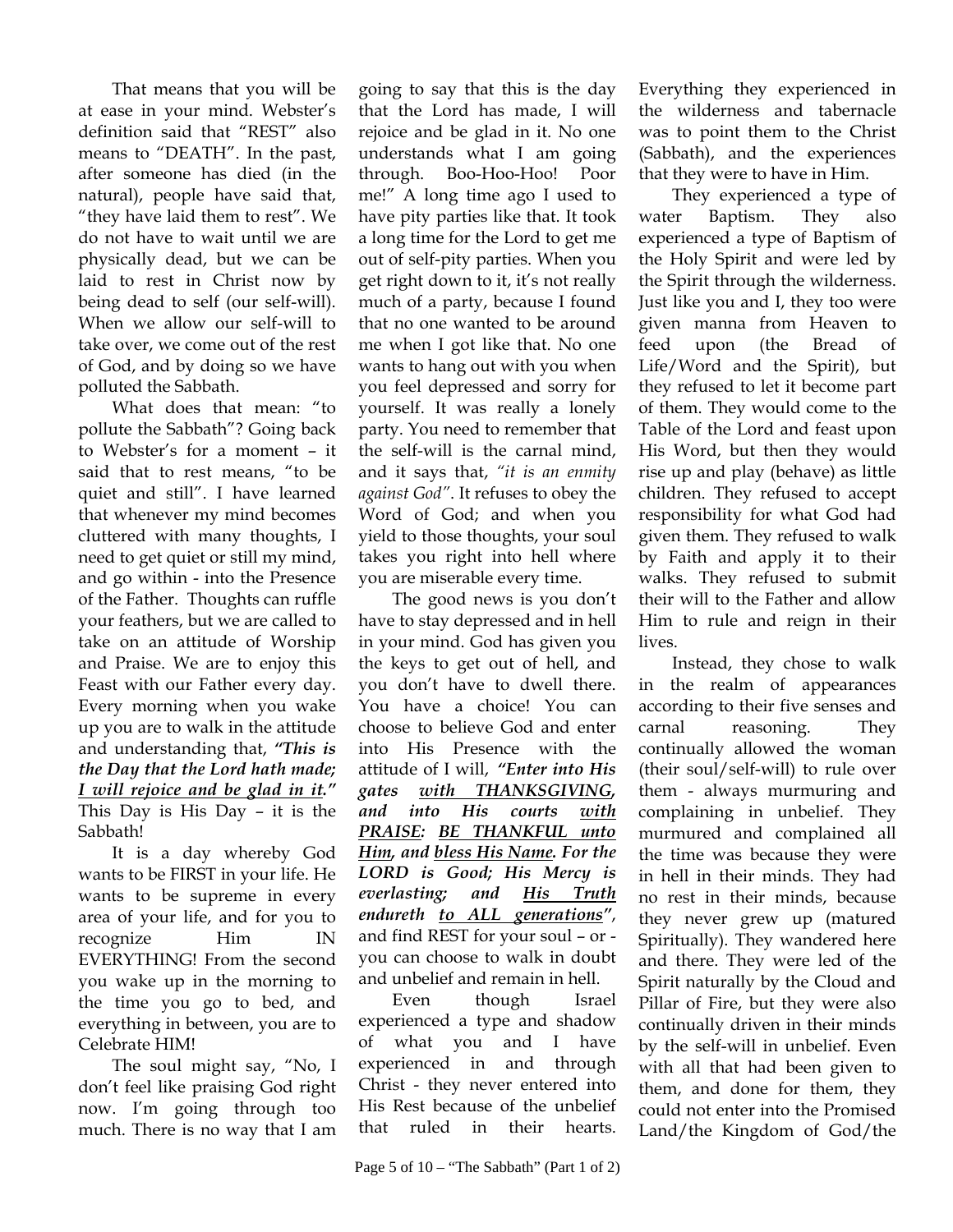Sabbath/His Rest, because they refused to believe what God told them.

I like what Isaiah 58:11-14 says. It says, *"The Lord shall guide thee continually...".* This also means that we need HIS GUIDANCE every day in our lives. He said that He will guide us continually, however, IN FAITH we also need to take Him at His Word, trust and believe what He says, and yield our will to Him!

Sometimes God will tell you things that (to your natural mind) seem to make no sense at all. However, we are to walk in obedience by Faith, rather that by *"what seemeth right"* or makes sense. Father knows exactly what He is doing, and we need to trust Him in everything. To give you an example of this: one day I was very busy at home and the Lord spoke to me and said, "Stop what you are doing and go to the Price Club." I went, but when I got there I realized that I didn't have my Price Club Card with me and had to stand in long line to get a temporary one. After finally getting my card I walked around for a long time, then said within myself, "God there is nothing here." After some more time had gone by the thought came to mind to go and get a hot dog. Well I no sooner sat down to eat, and a woman came and sat down next to me. She was the reason God had sent me there, and we spent two full hours ministering to her. God wanted to reach out to her, and this was how, where, and when He chose to do so.

You may not always know why God is leading you in a particular direction, but He wants to lead and guide you just the same. Every day He desires for you to commune and walk in Oneness with Him. We are to walk in the mind of Christ daily, that He might put His thoughts in our mind and lead us in the way that we are to go. Jesus is the Pattern Son, and He said in John 6:38-39, *"For I came down from heaven, not to do mine own will, but the will of Him that sent Me. And this is the Father's will which hath sent me, that of all which he hath given Me I should lose nothing, but should raise it up again at the last day."*

Isaiah 58:11 said, He will *"satisfy thy soul in drought, and make fat thy bones: and THOU SHALT BE like a WATERED GARDEN* (Full of Life)*, and like A SPRING OF WATER; WHOSE WATERS FAIL NOT."* 

Within your relationship with Christ, the waters never fail. Jesus said that *"out of your belly*  (from within you) *shall flow* (not as a result of your own labors or by the sweat of your brow, but rather from within His Rest/the Christ in you, SHALL FLOW) *Rivers of Living Water* (RESURRECTION LIFE)*."* For *"Whosoever drinketh* (partakes) *of the Water* (RESURRECTION LIFE) *that I shall give him shall never thirst* (because His *"waters fail not"*); but the Water that I *shall give him SHALL BE IN HIM A WELL* (spring) *OF WATER SPRINGING UP INTO EVERLASTING LIFE."* There is always water/Life springing up from within individuals who are allowing God to continually guide them, because they are continually walking in the mind of Christ. Their *"meat is to do the will of Him that sent them, and to finish his work." "For* they *came down from heaven, not to* 

Page 6 of  $10 -$  "The Sabbath" (Part 1 of 2)

*do* their *own will, but the will of Him that sent* them*. And this is the Father's will which hath sent*  them*, that of all which he hath given* them, they *should lose nothing, but should raise it up again at the last day."*

In Isaiah it 58:12 it says, *"And THEY THAT SHALL BE OF THEE shall build the old waste places: Thou shalt raise up* (minister Life to and resurrect) *the foundations of many generations."* These are a people who are not only continually allowing God to guide them, but He is working (flowing as Waters of EVERLASTING LIFE) through them, to both restore and resurrect from the very foundations of the world many generations, reconciling them back to he Father.

It goes on to say that, *"…and thou shalt be called, The Repairer of the breach, The Restorer of paths to dwell in."* Why are they being called this? The reason they are being called this is because they are a people who have not only entered into His Rest, but they have become His Rest. When people look at them all they see is the Nature of the Father being manifested and working through them. They have ceased from their own labors, and their sole purpose is to do the will of the Father – to restore and reconcile all creation back to Him! They are repairers of the breach that has kept mankind from experiencing the Love, Righteousness, Peace, and Joy of God!

The whole world is full of restless people who are tossed to and fro within the sea of humanity. They are tossed by the thoughts within their own minds, worried about this and that –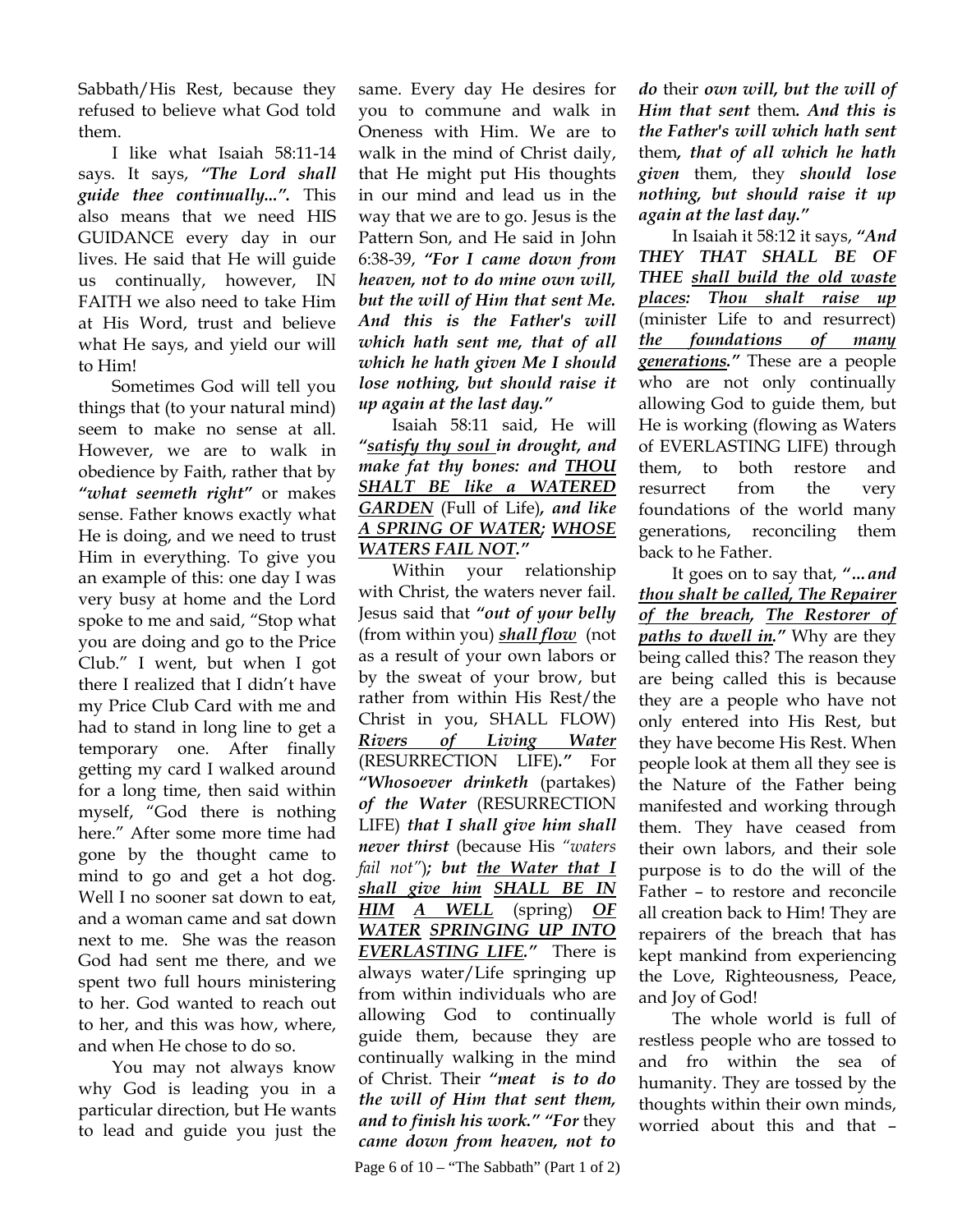always living in fear; always driven in their minds; and never finding rest for their souls. They have put their trust in the things of this world - in the stock markets, their jobs, credit cards, money, relationships, religions, false gods, teachings and beliefs – never finding rest, and always searching for something else to replace the emptiness within.

Mankind is searching for something that is real and that lasts. They are looking for someone to SHOW THEM THE WAY (back to the Father, whether they realize it or not). They are searching for something that will bring them Peace and Joy, Love and Hope - but they have been searching in all the wrong places. Rather than learning to go within where He is, in ignorance (darkness) have they (unknowingly) searched for Him in the realm of appearances.

In the Song of Solomon, the Shulamite woman did the same thing at first. She searched for her Beloved in the night (in darkness and ignorance) running here and running there. She was driven in her mind, never finding rest for her soul. She did everything in her own strength, constantly searching in the broad ways (which leads to destruction in the realm of appearances). When she couldn't find Him on her own, she turned to other people, asking them, "Have you seen Him? Have you seen my Beloved?" She even sought for Him in religion turning to the watchmen in the church, "Have you seen my Beloved? Do you have any new revelations or teachings that will help me find Him? Can you show me the Way?" The thoughts in her own

mind blinded her to the truth of where He was, and kept her from experiencing His Peace and Love. However, as soon as she got quiet in her mind and separated herself from them (the thoughts in her mind, the cares of this world, and the voices in the land) she found Him within His Garden. He had called her His Garden. While she was searching to find Him (Peace and Love) in the world, He had been within her the whole time.

Many Christians are the same way, and in reality no different than the people in the world. Their eyes are constantly fixed on not only their own problems, but on what is going on around them in the world. They watch the news and hear of wars and rumors of wars. They see the stock markets going up and down. They see (and hear of) earthquakes, floods, droughts, volcanoes erupting, mud slides, fires, diseases, pestilens, breaking out all over the earth. They see the morals of society continually declining. They see the young people of this world turning to gangs, violence, drugs, murder, and even suicide at an astonishing rate. They see gross darkness covering the earth, and they are worried sick with fear.

People in the world, as well as the religious systems are in hell in their minds. They are tormented day and night, unable to find rest for their souls because they do not have the slightest inkling as to what the Feast of the Tabernacles is all about. They do not understand that there is a Rest in God that awaits them, "IF" only they would believe God, cease from their own labors, and enter into that Oneness with Him!

Throughout the Word of God there are many " $IF(s)$ ", and when you see an "IF", it is because it is conditional upon something that God requires from you as well. It is a conditional walk that we have with Christ - not a free ride where anything goes. You are both responsible and accountable for what you know.

In Isaiah 58:13 God says, *"IF* (WHAT - what is the required of you?) *THOU TURN AWAY THY FOOT from the Sabbath* (the Christ/the Feast of Tabernacles and stop)*, FROM DOING THY PLEASURE on My Holy Day* (Jesus said, *"IF ye Love Me, keep My commandments"*, and *"IF ye keep my commandments,* (THEN) *ye shall abide in My Love; even as I have kept my Father's commandments, and abide in His Love*)*; AND CALL THE SABBATH A DELIGHT…".*

This is a condition that God has given each one of us. He is saying that, "EVERY DAY IS THE SABBATH, AND EVERY DAY WE ARE TO KEEP HIS COMMANDMENTS BY TURNING AWAY FROM DOING OUR OWN THING/OUR OWN WILL/OUR OWN PLEASURE, BY ENTERING INTO THE FEAST OF TABERNACLES AND ABIDING IN HIM."

*"…and call the Sabbath a delight…* (meaning, the attitude of your heart must become such that it is a delight for you to allow God to be in control of your life. It has become a delight for you to celebrate the Feast of Tabernacles in your life every day. It has become a delight for you to begin your day with Worship, and allow Him to lead and guide you continually…)*".*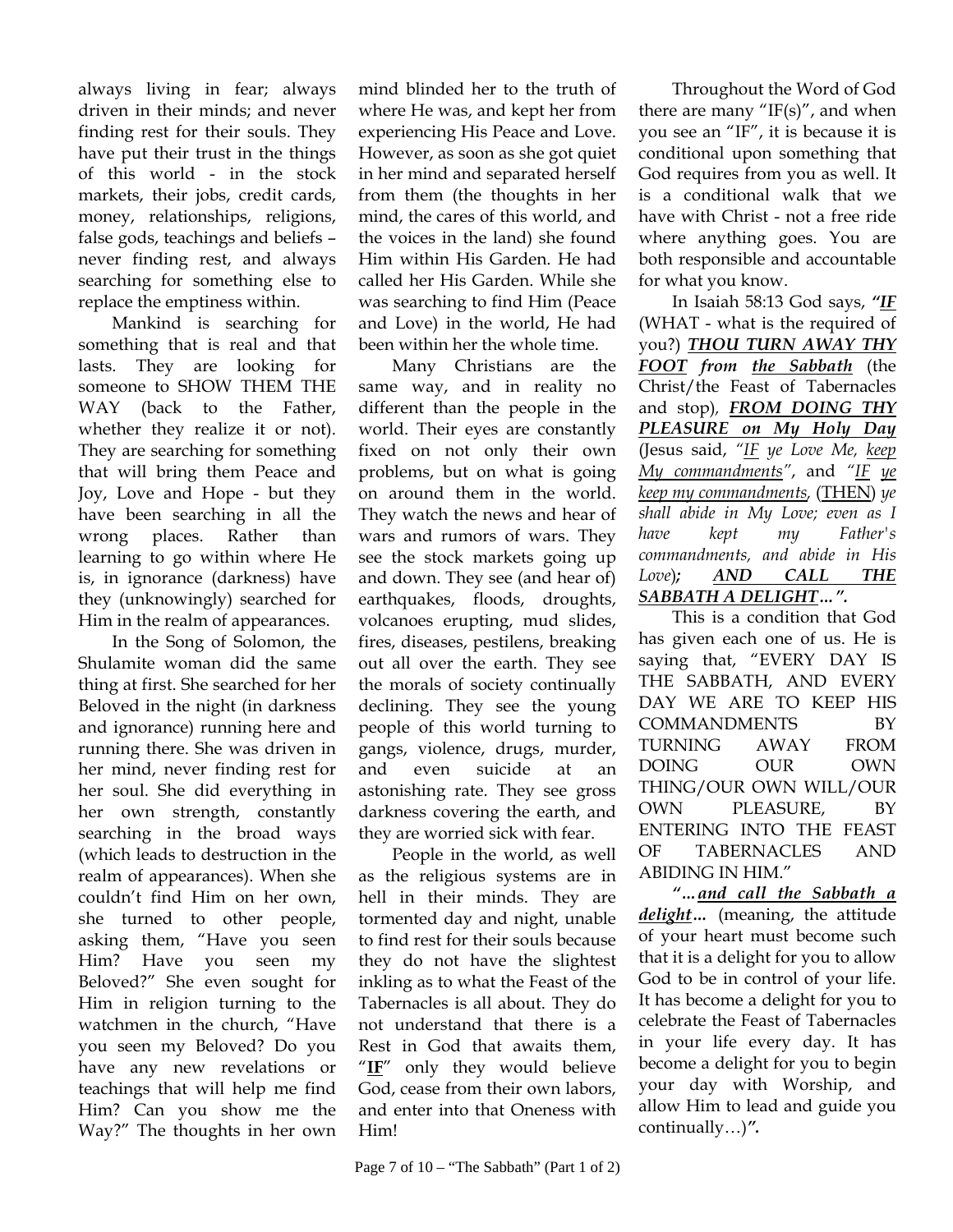*"…the Holy of the LORD, Honourable; and shalt honour Him,* (BY TAKING UP YOUR CROSS, DENYING SELF, AND FOLLOWING HIM) *NOT DOING THINE OWN WAYS, NOR FINDING THINE OWN PLEASURE, NOR SPEAKING THINE OWN WORDS:"*

How you keep the Sabbath is by **NOT** "DOING YOUR OWN WAYS" and by **NOT** "DOING YOUR OWN PLEASURES" and by **NOT** "SPEAKING YOUR OWN WORDS. An example of this would be: do you still go down into your soul and wallow in your feelings and emotions - or - do you rise above your situations and Praise God, Give Thanks to God, Worship and Commune with God no matter what is going in your life and around you?

Sometimes Christians make a habit of getting on the soul train, but then they find it hard to get off later. We need to get on the Glory train that leads to the Father. God has been trying to pull us out of our souls (the soulish realm of appearances and emotions), and bring us up into a higher realm in Him where we will no longer walk in our feelings and emotions, but we will walk in the Sabbath/His Rest 24 hours a day, and never go out again.

In Isaiah it says that we are to honor Him by *"not doing thine own ways, NOR FINDING THINE OWN PLEASURE, NOR SPEAKING THINE OWN WORDS."*

Whenever you tell God, "I don't want to do what You want me to do today God. I've got other plans" - then you have just polluted the Sabbath by yielding

to your flesh. The soul doesn't want to yield to the Christ, it wants to be pampered. The soul constantly pulls on you to entertain the flesh.

I know from personal experience that there have been times when I have been very sick in my body, and I would hear my soul say, "Lay down and stay home. Don't go to the meeting today." But I would also hear the Christ say, "Get up and go." As soon as I obeyed and went, I would always start feeling better. Faith is yielding to the Word and walking it out.

God is trying to tell you that your soul is not to dictate to you any more. You have enough Word, Knowledge, and Understanding in you, to recognize when your soul is trying to seduce you in your mind; and when you have taken over the reins instead of yielding to God. You know it, because you lose your Peace and Joy. Whenever you do your own ways, seek to find your own pleasure, and speak your own words, you are never happy. You cannot find any Rest/Peace until you turn away your foot (REPENT) and yield to God again.

I do not know why He chose you over someone else. When I first started out in God I used to say, "God why don't you deal with my friends, or deal with my family? I mean, look at what they are doing. They're going here and going there; and you're telling me that I can't go, because you want me to go and do this over there. It is not fair." He said, "It's because I have called you and chosen you for Myself." Can you picture Jesus saying to the Father, "But Father, I want to go fishing with the boys"? Peter did this, and we have all done this, but Jesus only did what He saw the Father doing, and what the Father instructed Him to do.

Jesus told Peter that he would deny Him three times. Peter insisted that he would never deny Jesus, but then turned around and did it anyway. You and I have also betrayed the Lord many times. We betray Him and deny Him each and every time we choose not to obey Him. Fortunately our Father is both forgiving and patient with us. He knows that our souls have been through a great many things. He knows that it takes time to heal the hurts of the past; to deal with the fears and little children that remain in us; and to bring us to the place where we will trust and yield our will to Him completely.

Even after Jesus had resurrected from the dead and showed Himself to His disciples several times, Peter denied Jesus once again by doing what he wanted to do, rather than allow the Holy Spirit to continually guide him. It says in John 21:2-3 that, *"There were together Simon Peter, and Thomas called Didymus, and Nathanael of Cana in Galilee, and the sons of Zebedee, and two other of his disciples. Simon Peter saith unto them, I go a fishing. They say unto him, We also go with thee. They went forth, and entered into a ship immediately; and that night they caught nothing."* 

Peter never asked God if He could go fishing, he just said that he was going. In other words, Peter was going to do what he wanted to do, for his own pleasure, and spoke his own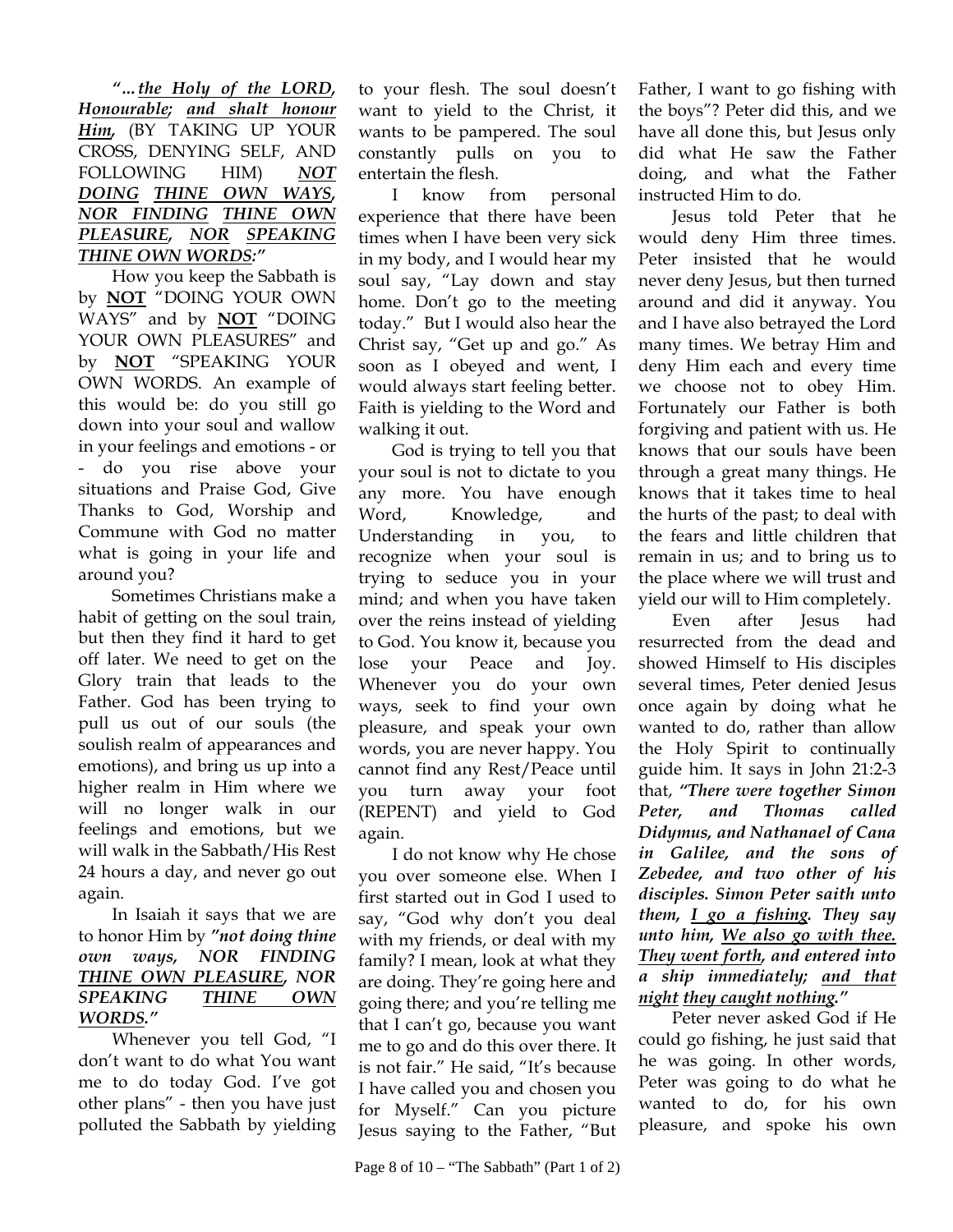words declaring his intentions to do so. As a Christian you can take a lot of people with you. When you disobey the Lord you can be a bad influence and cause others to stumble as well. None of the other disciples asked God if they could go fishing either. They just followed after Peter's example, spoke their own words and said, "We'll go with you." You see we affect one another's walk. If I were to disobey the Lord, then someone could easily say, "Well Sister Joyce is doing it, so I can do it too."

They went fishing that night and they caught nothing. They were fishing in the "night", which meant they were doing it in their own strength in darkness/ignorance/outside of the Light/leading of the Holy Spirit. Whenever you are not being led of the Spirit it's nonproductive. There's no Life in it. There's no Peace or Joy in it either. It's just dull and boring.

Isaiah 58 said that, *"IF"* you do these things, and *"honour Him* (by) *not doing your own ways, nor finding your own pleasures, nor speaking your own words: THEN shalt thou delight thyself in the LORD; and I will cause thee to ride upon the high places of the earth, and feed thee with the heritage of Jacob thy father: for the mouth of the LORD hath spoken it.*" He is saying, "IF" you will deny yourself, cease from your own labors, and honor Me, "THEN" you will experience My Peace and Joy and Blessings. However, IF YOU DO NOT, then you have just polluted the Sabbath with your own flesh, and the flesh cannot receive the things of God.

*"IF"* you do these things, He said, *"I will cause thee to ride upon the high places of the earth."* In other words, you will walk in a higher realm. You will walk in the realm of the Spirit, in His Rest and no longer be tormented by the thoughts that are in the lower earthly plane. He said, *"…and FEED THEE WITH THE HERITAGE OF JACOB THY FATHER: FOR THE MOUTH OF THE LORD HATH SPOKEN IT."*

We are to walk by Faith and NOT by sight, and KNOW THAT GOD WILL DO ALL THAT HE HAS BOTH SPOKEN AND PROMISED US! He has promised to feed us, cloth us, provide shelter for us. He has promised to meet ALL OF OUR NEEDS, but in doing so He has also required something of us in return.

Page 9 of  $10 -$  "The Sabbath" (Part 1 of 2) In Matthew 6:31-34 Jesus said, *"Therefore take no THOUGHT* (Don't enter into Worry, Fear, Doubt, and Unbelief. DO NOT DECEND INTO THE LOWER PARTS OF THE EARTH IN YOUR MIND SEEKING TO SATISFY YOUR SOUL. DO NOT ENTERTAIN ANY THOUGHT THAT WOULD CAUSE YOU TO QUESTION WHAT GOD HAS SAID HE WOULD DO)*, SAYING* (murmuring and complaining in unbelief)*, What shall we eat? or, What shall we drink? or, Wherewithal shall we be clothed? (For after all these things do the Gentiles seek:) FOR YOUR HEAVENLY FATHER KNOWETH THAT YE HAVE NEED OF THESE THINGS. BUT*  (here is what I require of you) *SEEK YE FIRST THE KINGDOM OF GOD, AND HIS RIGHTEOUSNESS* (in other words, *"If thou turn away thy foot…from doing thy pleasure on My* 

*Holy Day* (which is every day, and allow me to guide you continually)*; and call the Sabbath a delight, the Holy of the LORD, Honourable; and shalt honour Him,* (by) *not doing thine own ways, nor finding thine own pleasure, nor speaking thine own words*)*; and* (*…THEN*) *all these things shall be added unto you* (just as I promised to Jacob, *"FOR THE MOUTH OF THE LORD HATH SPOKEN IT."*)*."*

It goes on to say in Matthew 7:34, *"TAKE therefore NO THOUGHT FOR THE MORROW* (tomorrow)*: for the morrow shall take thought for the things OF ITSELF…".* The reason it says, "take no thought for tomorrow" is because the moment you do, you walk out of the Spirit and into the realm of time and the carnal mind (selfwill). It says, *"for tomorrow* (in the realm of time and appearances, the soul/self-will) *shall take thought FOR ITSELF."*  When you find yourself focussed on tomorrow, worrying about something that hasn't even happened yet, that's the carnal mind in operation. The carnal mind always wants to try and reason things out rather than trust God.

Now sometimes God will take you into the future in your thoughts, but that is very different. To give you an example of this: He might show you that He wants you to go somewhere, and that you need to make certain preparations for the trip. If He does this, He does not want you to worry about it, because when He is in it, He will also cause everything to fall into place.

In Matthew 11:28-30 Jesus said, *"Come unto me, all ye that labour and are heavy laden*